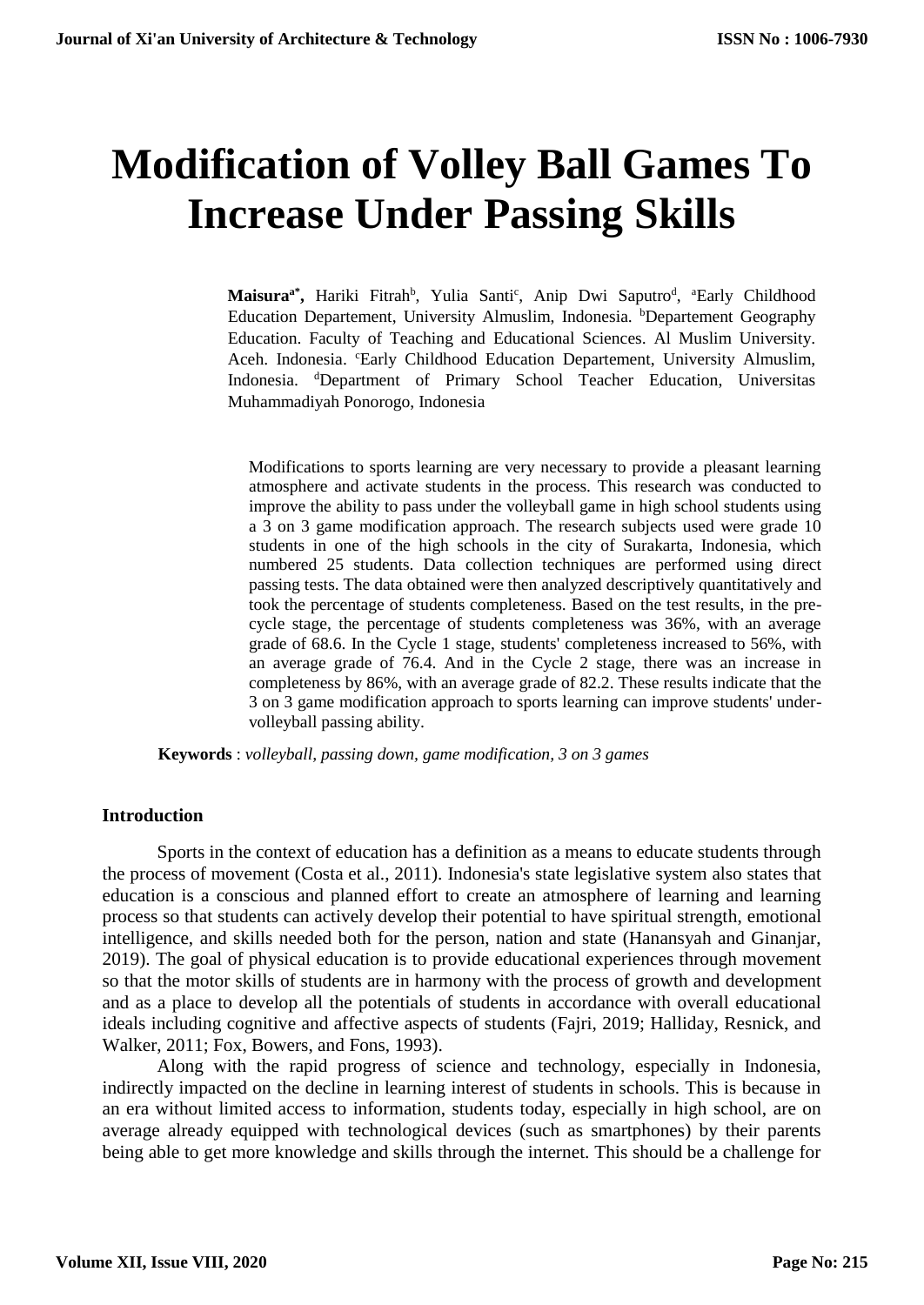teachers about how to be able to increase the interest in learning of students in schools that have been "distracted" by it. PJOK subjects can be used as an appropriate solution to alleviate these problems because the material taught almost entirely involves gestures. With motion, students can temporarily be free from the influence of technological devices (Subekti, Hanief, and Mashuri, 2018). The problem does not stop here, because the teacher of sports studies in the process of providing subject matter is too monotonous and focused on only a few students and is not comprehensive. This resulted in the existence of some students who did not actively participate during the learning process. This is not in line with the understanding that physical education and health are educational processes that utilize physical activities that are planned systematically, aiming to improve individuals organically, neuromuscularly, perceptually, cognitively, socially and emotionally (Ministry of National Education, 2003). The ideal goal of the physical education program is comprehensive, because it includes not only physical aspects but also other aspects that include intellectual, emotional, social and moral aspects with the intention that the young person becomes a person who is confident, disciplined, healthy, fit and happy life (Lutan, 1988; Gabett and Georgieff, 2007). Therefore, teachers in the field of sports studies are required to be able to develop effective learning systems, in addition to having to understand and pay attention to the characteristics and needs of students (Arifin, 2017). For this reason, an appropriate learning approach is needed to solve the problem.

Physical education, health, and recreation learning approaches using game modification are one of the many efforts that can be made by teachers so that the learning process is able to reflect the principle of Developmentally Appropriate Practice. This means that teaching assignments submitted must pay attention to changes in students' abilities and conditions, and are able to help push towards these changes. The essence of the modification is to analyze and develop the subject matter by guiding it in the form of potential learning activities so as to facilitate students in the learning process (Saputra, 2015). So as to be able to create quality learning with several indicators, namely: (1) challenging; (2) pleasant; (3) encourage exploration; (4) provide a successful experience; and (5) developing thinking skills (Hidayatullah, 2010). Modifications in physical education subjects are needed, with the aim that students get satisfaction in following the lessons, increase the likelihood of success in participating and can do the right movement patterns (Lutan, 1988). This approach has the intention that learning material can be presented in accordance with the cognitive, affective, and psychomotor stages of students. So the purpose of learning can be achieved. Modification is used as an alternative approach in physical education learning which is carried out with various considerations. The reasons for the need for modification in learning are (1) children are not adults in small form, physical and metal maturity of children is not as complete as adults; (2) physical education learning approaches so far are less effective, only lateral and monotonous; and (3) physical education learning facilities and infrastructure currently available are almost entirely designed for adults (Saputra, 2015). Meanwhile Aussie (1996) developed modifications in Australia with several considerations, namely (1) children do not have the physical and emotional maturity of adults; (2) exercise with modified equipment and regulations will reduce the risk of injury to children; (3) Modified sports will be able to develop children's skills faster than standard equipment for adults; and (4) modified sports foster children's excitement and pleasure in competitive situations. Some components that can be modified as an approach in learning PJOK include: (1) Size, weight or shape of the equipment used; (2) playing field; (3) play time / duration of play; (4) game rules; and (5) number of players (Aussie, 1996).

In the curriculum structure of Physical Education, Sports, and Health in high school, one of the materials that can be modified is the volleyball game. In the curriculum framework, volleyball is also included in the subject matter category of the big ball game. To be able to play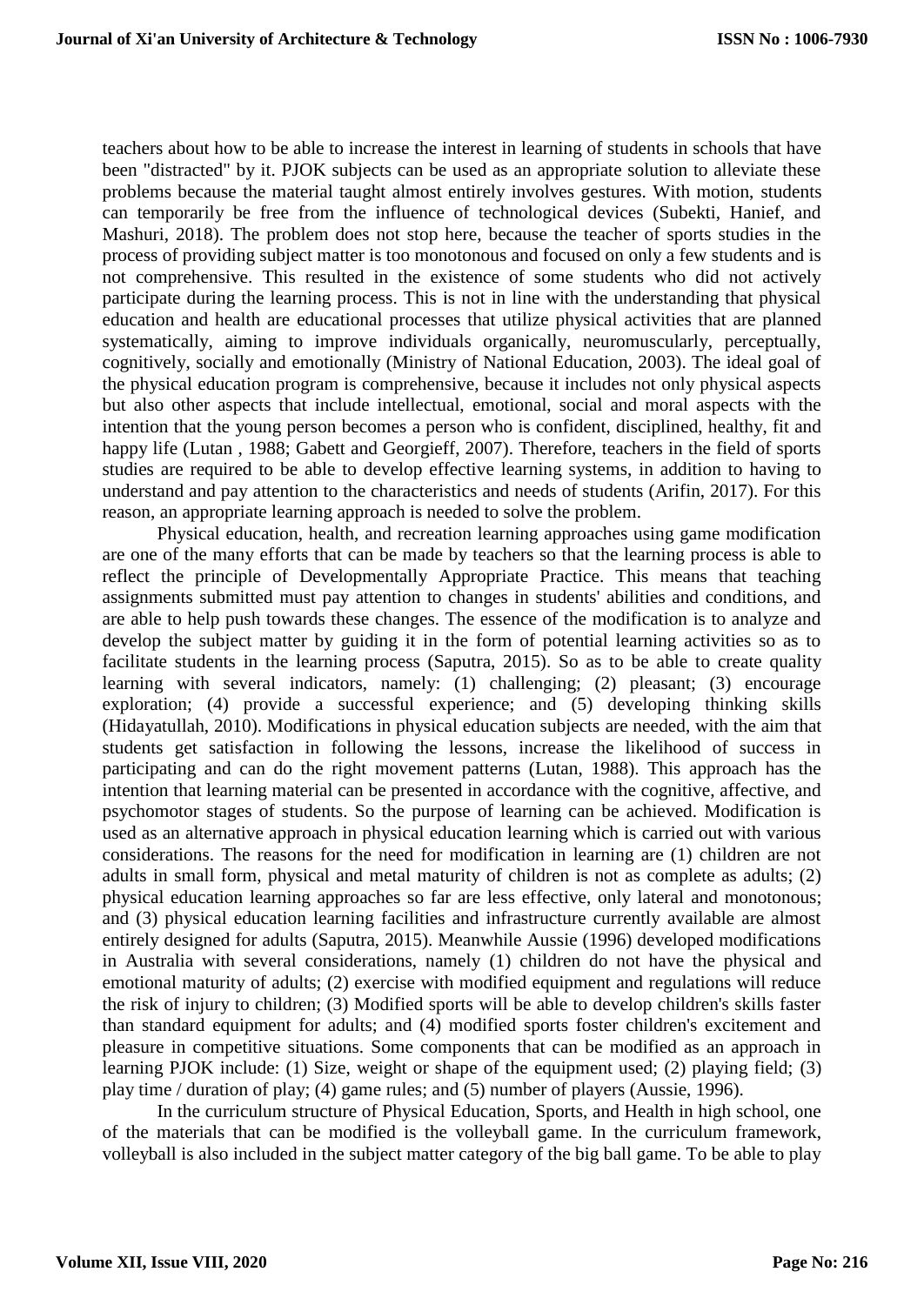this volleyball game, there are at least two basic techniques that are very fundamental to master namely service and passing (Duncan, Woodfield, and Al-Nakeeb, 2006; Ciuffarella, Russo, Masedu, Valenti & De Angelis, 2013). Other basic techniques in volleyball games are smash and block (Lawrence, Kumar, and Mamata, 2002; Afonso, Esteves, Araujo, Thomas, & Mesquita, 2012; Inkinen, Hayrinen, and Linnamo, 2013). Volleyball game is one of the popular sports in Indonesia, in addition to badminton and soccer. However, in the context of learning in high school, it is often found where when the game material is taught, students who actively participate are only certain students. Teachers also often give team game materials such as volleyball directly to real games. So that ordinary students in this game will sit quietly watching other students play. Physical education which is centered on the direct teaching model produces high levels of student inactivity (Ginanjar, Suherman, Juliantine, and Hidayat, 2019; Hanansyah and Ginanjar, 2019). If this is left by the teacher, it will have an impact on the weak mastery of students' skills in volleyball, especially under passing skills. The statements above seem to be supported by pre-cycle results data that have been carried out in one of the high schools in the city of Surakarta, Indonesia, by conducting interviews and discussions with one of the teachers in the field of study. Based on the results of the interviews, information was obtained that in high school students' interest in attending sports lessons was still lacking. Most of the students did not participate when learning took place, especially in the learning material under volleyball passing. Not surprisingly, the value of the material under the volleyball passing high school students is still low and there are still many who have not been able to meet the Minimum Graduation Criteria set at the school, which is 75. Of the 25 students, especially grade 10, only 2 students that meets the Minimum Graduation Criteria standard for under passing material. Many factors cause the weak output of under-passing learning outcomes, including the interest of students in participating in sports lessons so that during learning, students become less actively participating, which in turn will impact on low student scores. Then, there are internal factors in the students themselves, who feel bored with the strategy of giving monotonous material by the teacher, who is accustomed to providing the main material without accompanied by games or interesting learning variations that can arouse the active participation of students while participating in sports learning. So it needs to be given a variety of learning materials that are packaged attractively and in accordance with the characteristics of students in the high school environment.

Therefore, it is necessary to arrange a learning modification media especially for volleyball under passing material. A fun volleyball modification game so students can play while learning, and are expected to be able to overcome the problems discussed above. Modification of the game in question is a 3 on 3 game. 3 on 3 game is a volleyball game that is modified in such a way as to the number of players, the size of the pitch and the net height in order to improve the ability of students in passing under volleyball (Indriyani, 2011; Kasablis , Douda, and Tokmakidis, 2005). Where with the modification of this game in addition to aiming to increase the active participation of students during the learning material under the volleyball passing school, which is ultimately expected to improve the skills of students doing passing under the volleyball. Learning that is designed in the form of a game aims to fulfill the desires of motion in which there is an element of learning. The use of game modifications in learning can create a fun teaching and learning process and the achievement of the objectives of the learning.

#### **Research Method**

This research is a classroom action research using the Kemmis and McTaggart models whose procedures include planning, implementation and observation, and reflection or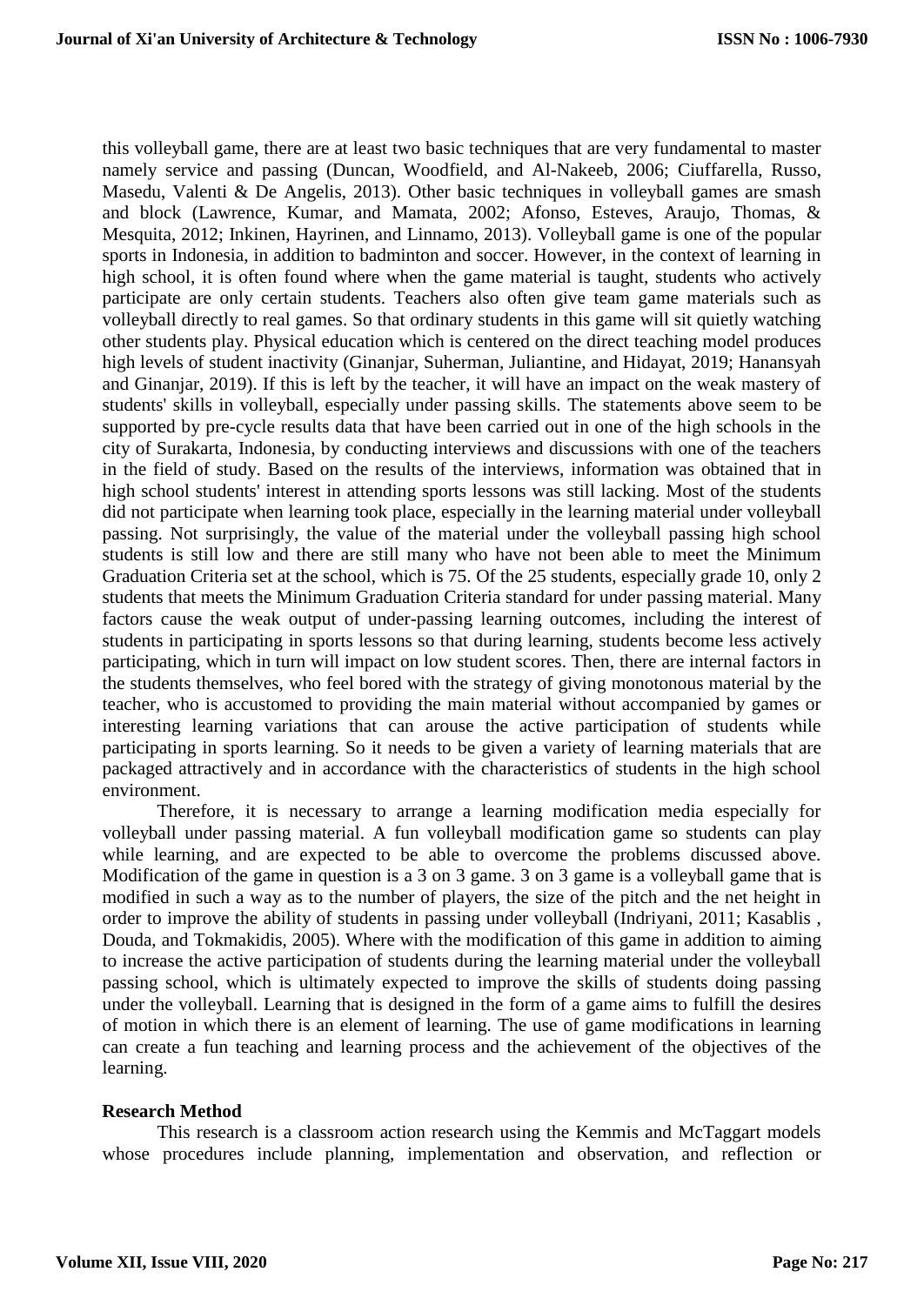commonly known as cycles (Garcia-Tormo, Jimenez, & Rabago, 2015). Subjects in this study were 10th grade students in one of the high schools in the city of Surakarta, Indonesia, amounting to 25 students. The initial procedure carried out in the study began with observation of class X students in the high school environment during the learning process of volleyball with under passing material. The observational data indicate there is a problem, then to provide a solution to the problem by using a 3 on 3 game modification for students in high school. (1) Planning, in this step the stage used involves creating a learning scenario using a 3 on 3 game modification medium for under passing material. Then, make a passing passing test that is used as an indicator of the success of the learning process; (2) implementing actions, implementing learning that has been scenarios objectively, systematically, critically, and consciously through the modification of 3 on 3 games; (3) observation, during the learning process takes place the researcher observes the subject under study as the executor of the study; (4) analysis and reflection, the result data obtained while using the 3 on 3 game modification media is analyzed and reflected that with the game modification media it has a positive effect on student learning outcomes in the passing passing material.

The data collection instrument used a 60 second under test for students aged 15-17 conducted at the end of the game. In each cycle, the teacher takes the value of the under passing skill using a bottom passing test where students do the bottom passing individually for 60 seconds, which aims to find out how many times the ball can be passed in that time. The bottom pass that is considered correct is calculated when the ball reaches the minimum ball height, which is 2.30 meters for men and 2.15 meters for women and is carried out in an area within 60 seconds (Ministry of National Education, 1999).

Data analysis of student learning outcomes is done by taking the value of the lower passing technique that has been done previously by calculating the value of skills tests by looking at the Assessment Benchmarks, which are then analyzed using descriptive statistics that refer to the magnitude of the students' Minimum Completion Criteria. Students are declared complete if the student's score and the class average reaches a minimum passing grade criteria of 75.

#### **Results and Discussion**

Based on the results of the implementation of the pre-cycle which was carried out on high school 10th grade students, when learning volleyball under passing material, the percentage of mastery learning reached 36% with an average score of 68.6. Only 9 students achieved the Minimum Mastery Criteria (see Table 1 and Figure 1). Because at the time of precycle many students have not been completed, then proceed to the cycle 1 stage.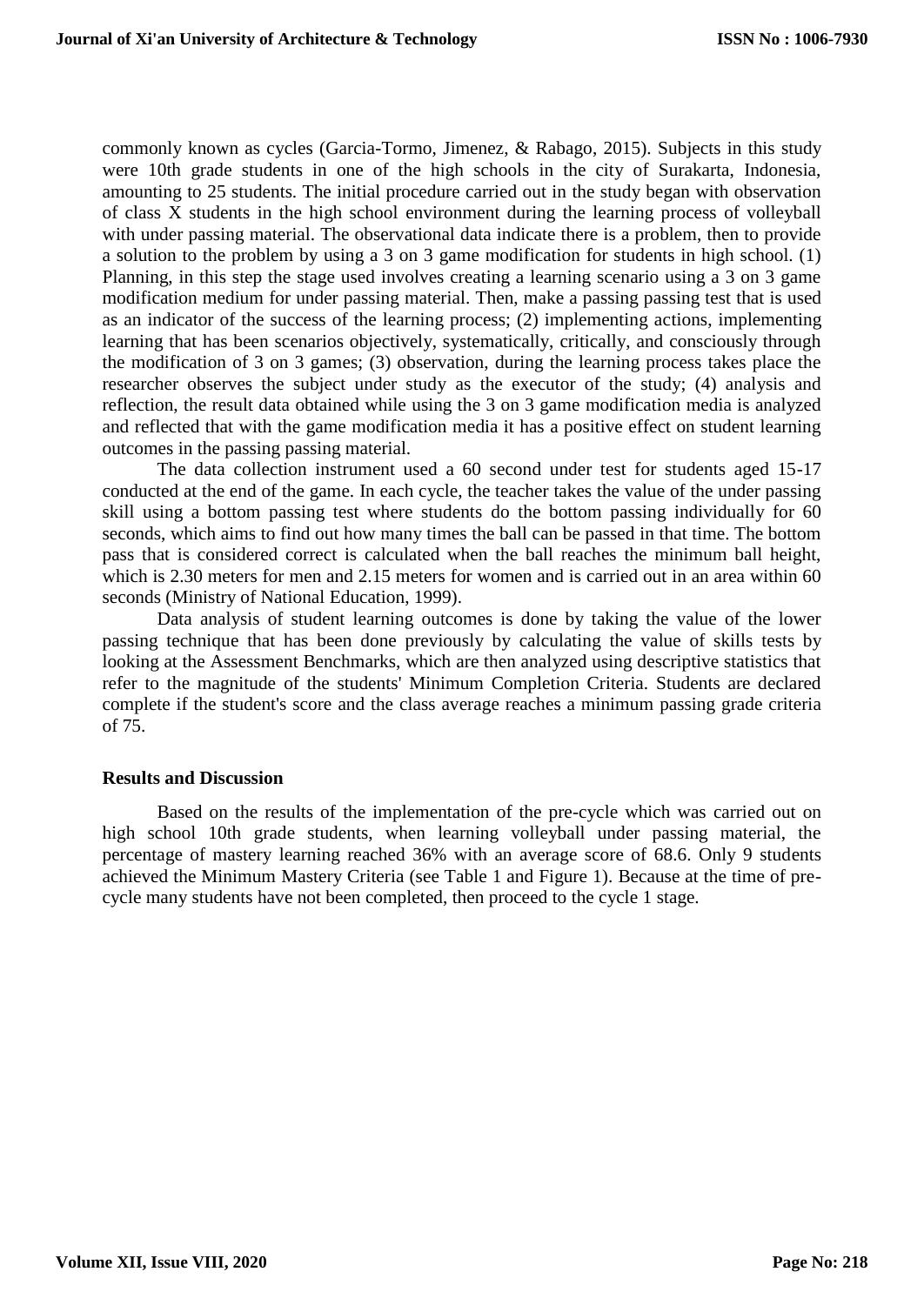

**Figure 1** Student Achievement Score During Pre-cycle

In cycle 1, the Minimum Mastery Criteria students increased with a percentage of mastery levels reaching 56%, accompanied by an increase in the average value of the class which reached 76.4 . With details as many as 14 students who reach the Minimum Mastery Criteria and 11 students who have not reached the Minimum Mastery Criteria. From the average score of cycle 1, the Minimum Completion Criteria class has been reached because it has passed the number 75, as specified (see Table 1 and Figure 2).



**Figure 2** Acquisition of Student Score in Cycle 1

In the results of cycle 1, it can be concluded that the Minimum Completion Criteria of the overall class has passed the specified value, where the average value of the class reaches 76.4. However, with the percentage of completeness level that reaches 56% of the total number of students, it can be said that there are still many students who have not been able to reach the minimum Minimum Mastery Criteria set. A total of 11 students (44%) are arguably still too high for the number of students who have not yet finished. Therefore, the researcher decided to continue using the 3 on 3 game modification media for passing material down to Cycle 2.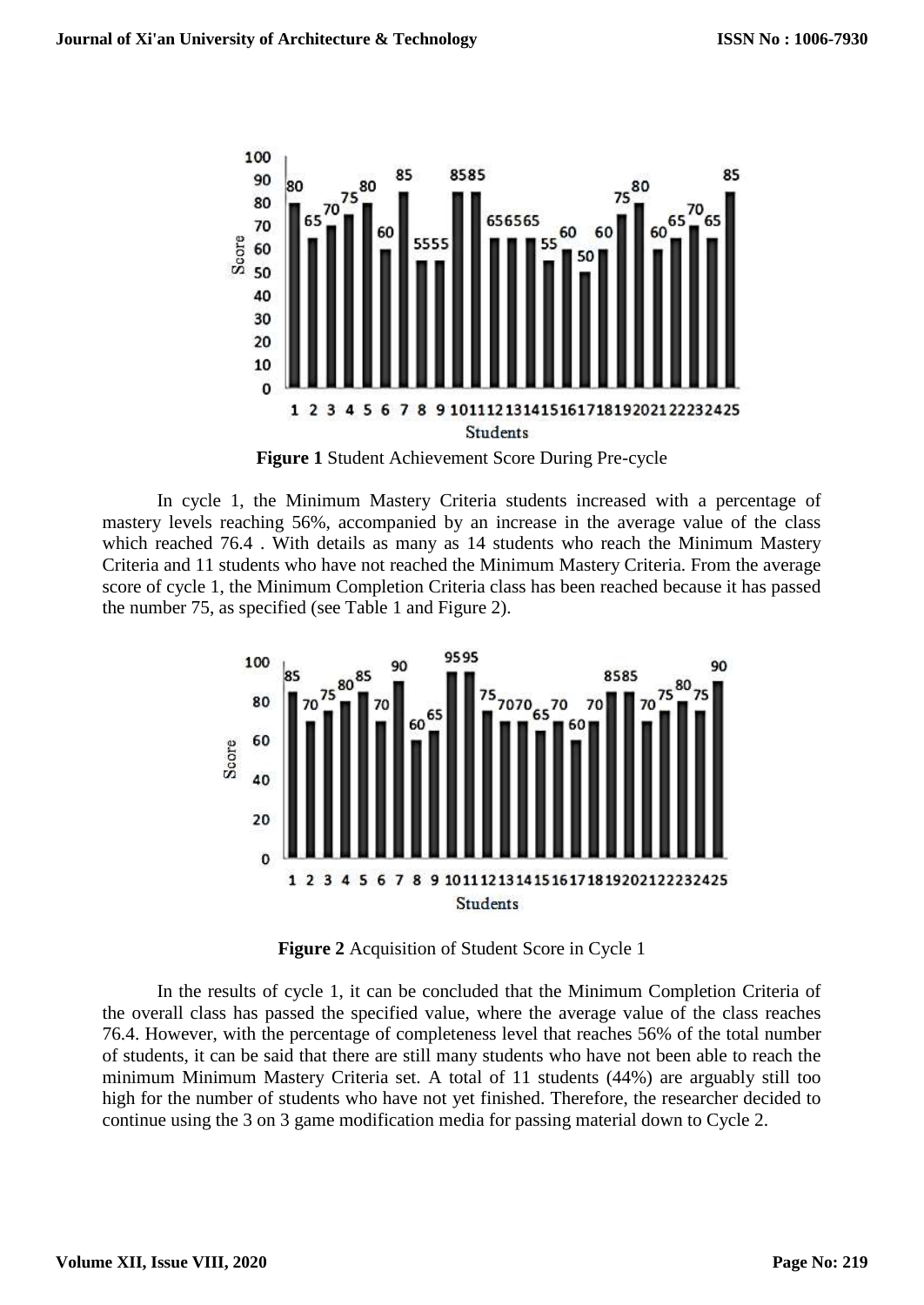

Figure 3 Acquisition of Student Score in Cycle 2

In the implementation of cycle 2, an increase in the average grade reached 82.2 and the percentage of completeness reached 86%. With the details of 21 students were able to reach the Minimum completeness Criteria limit (Table 1). From the results of the three cycles that have been described above, it can be concluded if the use of game modifications 3 on 3 for material passing under volleyball is successful. This refers to the percentage of completeness in Cycle 2 that reaches 86% of completeness.

| <b>Activities</b> | Average<br>score | <b>Criteria</b> | <b>Number</b><br>of<br><b>Students</b> | <b>Percentage of</b><br><b>Mastery</b><br><b>Levels</b> |
|-------------------|------------------|-----------------|----------------------------------------|---------------------------------------------------------|
| Pre-cycle         | 68.6             | Complete        |                                        | 36%                                                     |
|                   |                  | Incomplete      | 16                                     |                                                         |
| Cycle I           | 76.4             | Complete        | 14                                     | 56%                                                     |
|                   |                  | Incomplete      | 11                                     |                                                         |
| Cycle II          | 82.2             | Complete        | 21                                     | 86%                                                     |
|                   |                  | Incomplete      |                                        |                                                         |

**Table 1 Data Frequency Distribution**

Based on the results of the three cycles above, it is shown that the packaging of modified learning materials has an impact on students who like learning that are oriented to the game and are able to provide significant changes to the improvement of students' movement skills. This is caused because in the present time most teachers still use learning patterns that are less able to attract students to participate in learning. Where only by providing material with methods that are too monotonous, does not provide innovation in the learning process. Seeing this condition makes volleyball game material not going well where not all students already have good basic technical skills. The results of this study are reinforced by what was done by Pambudi (2015) that the results of passing under students increased after the application of the game method. Likewise with the results of Yusmar's research (2017) which shows that improving the basic technical skills of volleyball can be improved through game modification.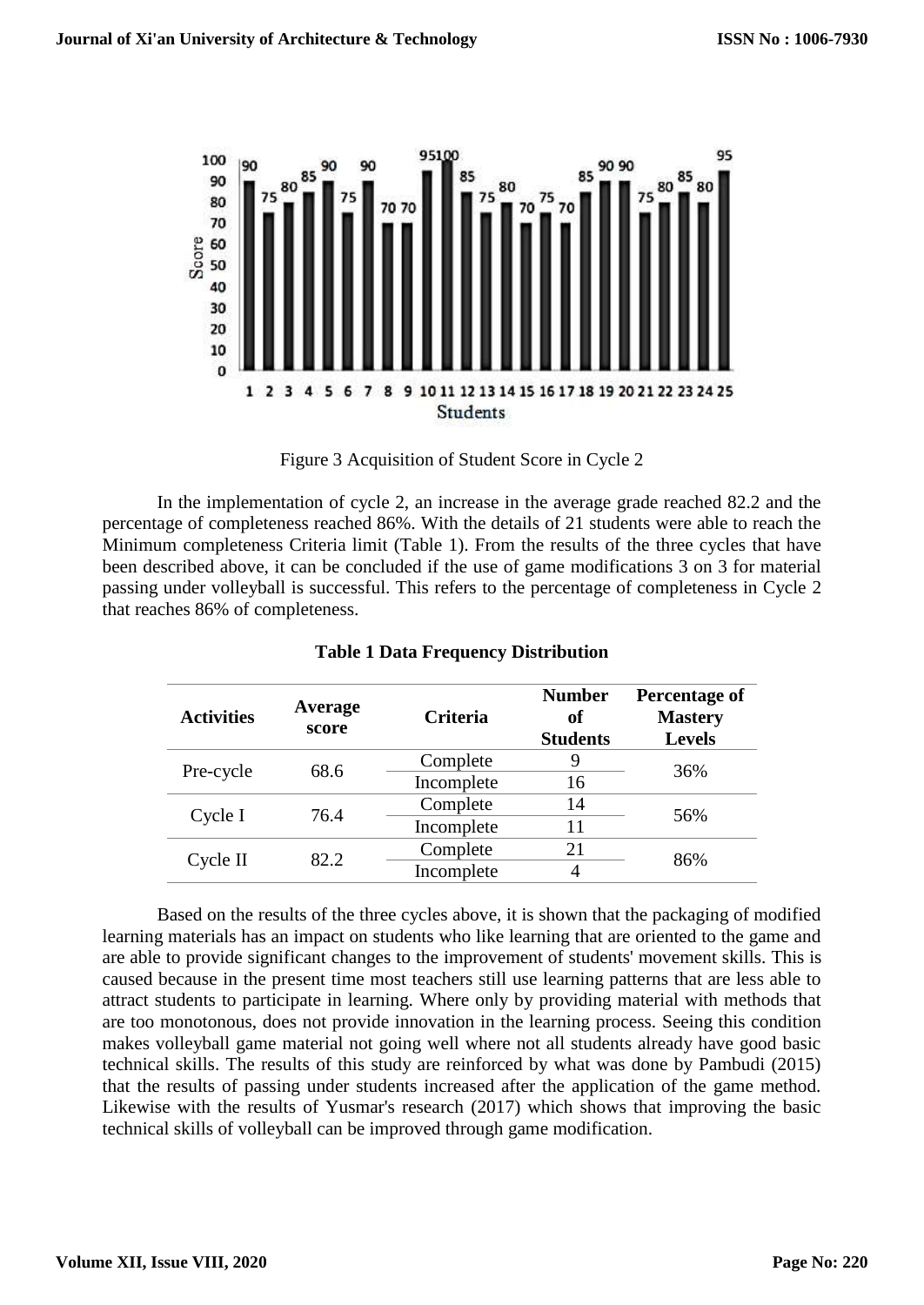Learning that is packaged with this method of playing is able to provide opportunities for students to recognize themselves and to what extent mastery of basic techniques and provide opportunities to improve on having good basic techniques. By providing a modified game method, giving students the opportunity to develop according to the stages of their abilities. That way, will also contribute positively to the acquisition of the final value. This is because basic technical skills have certain provisions in order to be able to do the skills properly. The achievement of a skill is influenced by many factors, namely: (1) teaching and learning process factors; (2) personal factors; and (3) situational / environmental factors (Ma'mun, Amung, and Yudha, 2000). Fun learning and good cooperation will change the boring learning situation to a more pleasant direction so that students increase their interest and motivation in learning. Learning is the process of changing students from lower ability levels to better ability levels. So that an increase in students' interest in learning has a major contribution to learning success (Subekti, Hanief, and Mashuri, 2018). Attracting interest in learning not only provides reinforcement to students, but by packaging the learning in such a way as to facilitate students in free-directed movement (Rithaudin and Hartati, 2016).

### **Conclusion**

Based on the results of research that has been carried out, the use of media modification game 3 on 3 in volleyball learning under passing material can provide an increase in student learning outcomes, even with the achievement of a high level of completeness. The results of this study are also expected to help sports subject teachers to be able to innovate more in order to improve student learning outcomes with a variety of learning modifications to other learning materials. Other researchers are also expected to be able to conduct further research using materials outside of volleyball learning.

## **Acknowledgements**

The researcher would like to thank Lembaga Pengelola Dana Pendidikan (LPDP) Indonesian endowment fund for education, Finance ministry of Indonesia for supporting this research.

## **References**

- Afonso, J., Esteves, F., Araujo, R., Thomas, L., & Mesquita, I. (2012). Tactical determinants of setting zone in elite men's volleyball. *Journal of Sport Sciences and Medicine*, (11): 64- 79.
- Arifin, S. (2017). Internalisasi nilai sportivitas melalui pembelajaran pendidikan jasmani di sekolah dasar. *Jurnal Sosioreligi*, 20–29.
- Aussie (1996). *Modified sport aquality junior sport approach*. Belconen: ACT Australian Sport Commision.
- Ciuffarella, A., Russo, L., Masedu, F., Valenti, M., & De Angelis, M. (2013). Notational Analysis of the Volleyball Serve. *Timisoara Physical Education and Rehabilitation Journal*, 6(11): 29-35.
- Costa, G. C., Caetano, R. J., Ferreira, N. N., Afonso, J., & Costa, P. (2011). Determinants of attacking tactics in youth male elite Volleyball. *International Journal of Performance Analysis in Sport*, 11(1): 96-104.
- Departemen Pendidikan Nasional. (1999). *Petunjuk tes keterampilan bola voli usia 15-17 tahun*. Jakarta: Pusat Kesegaran Jasmani dan Rekreasi.